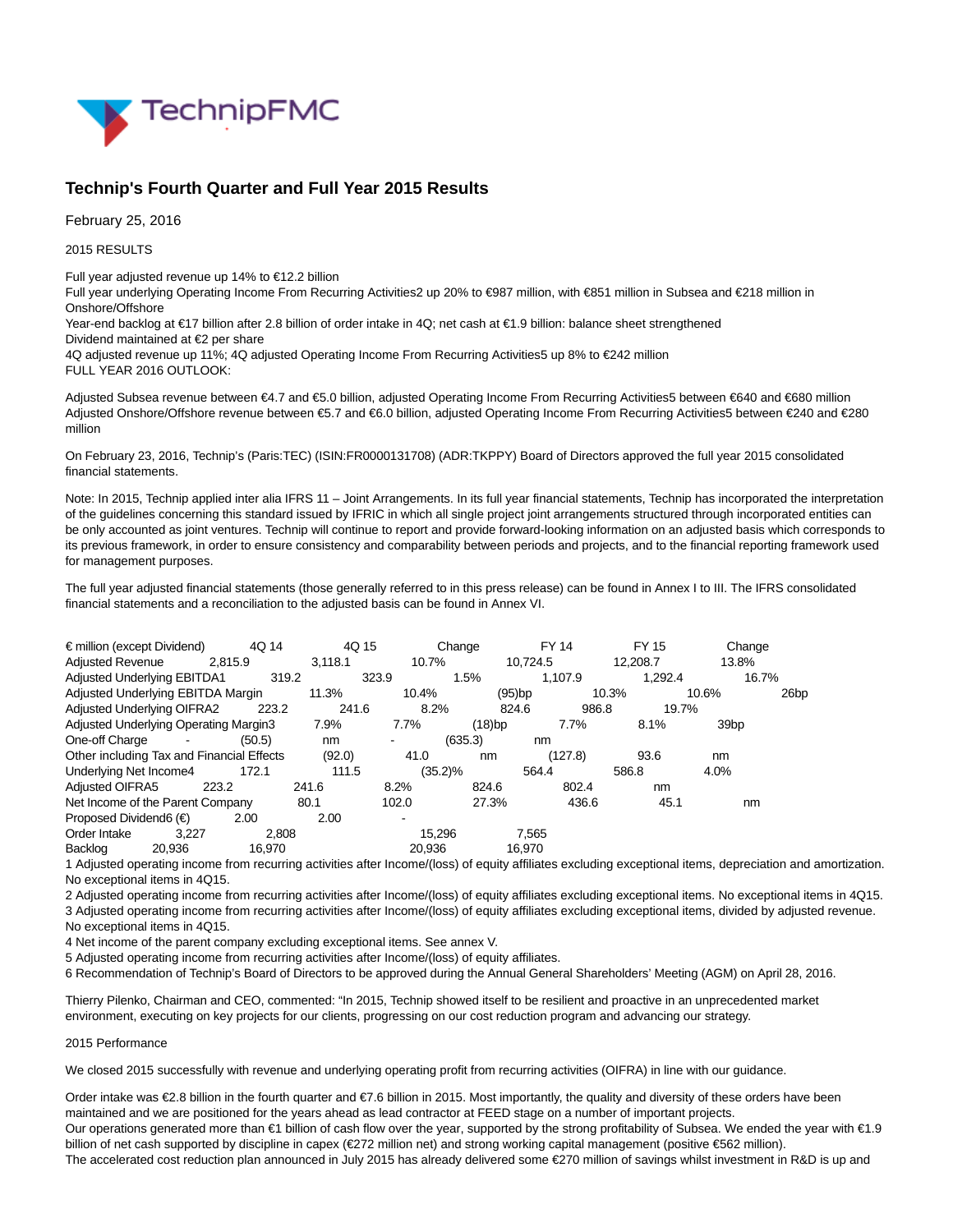the performance of our Onshore/Offshore segment improved after a difficult start to the year. We are able to increase our cost saving target to €1 billion (from €830 million).

We delivered a series of projects for our clients with a strong safety performance: Halobutyl elastomer facility in Saudi Arabia; Burgas Refinery in Bulgaria; subsea developments as Julia in the US Gulf of Mexico and Bøyla in Norway. Ongoing major projects such as Yamal LNG progressed well. Strategically, our alliance with FMC Technologies is meeting its targets, with the Forsys Subsea JV having won two contracts in 2015 and another in 2016 on Trestakk field for Statoil.

Our diversified backlog of €17 billion, with €7.3 billion in Subsea and €9.7 billion in Onshore/Offshore, combined with higher cost savings, focus on working capital management and lower net capex will help protect our margins and cash flow in the coming years.

#### Proposed 2015 Dividend

Consequently, we maintain a dividend of 2 euros per share, offer the same scrip alternative as last year and reaffirm our commitment to a stable fully diluted share count.

#### Market outlook

Given the oil price outlook, macro-economic and geopolitical uncertainties, we do not expect a material change in our clients' priorities over the next 12-18 months. Their capex on new projects will remain substantially below 2014 levels with more resilience in downstream compared to upstream:

Downstream: refining and (petro)chemical companies are more profitable in the current environment and we are seeing continued interest worldwide in investing, revamping and upgrading. This will benefit our technology, equipment and consulting businesses and support the improving performance of our Onshore/Offshore segment in the next couple of years.

Upstream: we may see momentum on a few strategic developments, but oil and gas operators are currently focused on completing major projects launched over the past three to five years. The completion of these should provide cashflow headroom which would enable investment to resume, to compensate inevitable reservoir depletion. Most important, the significant improvements on project economics brought by early engagement (notably by Genesis and the Forsys Subsea JV) is increasing client confidence in upstream project returns. Therefore, front-end work for upstream developments should gain momentum from late 2016 into 2017 with larger project investment decisions following on thereafter. Strategic priorities: broadening Technip's portfolio of solutions

Our strategy in recent years has built a broadly-based business with drivers beyond just large onshore, offshore and subsea projects. As a result, 22 per cent of our 2015 adjusted revenue and 30 per cent of our underlying EBITDA come from technology, equipment and consulting activities across our two segments - a fundamental change compared to five years ago. We intend to continue to invest in these areas, directly and through our alliances.

To conclude, there will be a premium in this period on being able to compete for the work available on an integrated yet flexible basis and in a way which demonstrates tangible benefits for our clients. We will continue to seek early stage engagement with clients, committing to drive costs out through the application of technology, simplicity and standardization, and to an efficient use of our own supply chain. Internally, we are controlling our costs, our cash, our projects and our capex, maintaining a strong balance sheet and therefore our capacity to reinforce our leadership. Overall, we are ready to seize opportunities in this unprecedented market environment - to win projects, gain new markets, retain and recruit the best talents - and create long-term value for all our stakeholders."

# I. ORDER INTAKE AND BACKLOG

#### 1. Fourth Quarter 2015 Order Intake

During fourth quarter 2015, Technip's order intake was €2.8 billion. The breakdown by business segment was as follows:

| Order Intake1 ( $\notin$ million) |       |       | 4Q 2014 |       | 4Q 2015 |
|-----------------------------------|-------|-------|---------|-------|---------|
| Subsea                            | 1.271 |       | 651     |       |         |
| Onshore/Offshore                  |       | 1.956 |         | 2.157 |         |
| Total                             | 3.227 |       | 2.808   |       |         |

Subsea order intake included a contract to supply the first flexible pipes for the pre-salt Libra Extended Well Test field in the Santos Basin, Brazil, which will be produced at our Vitoria and Açu manufacturing plants.

In the US Gulf of Mexico, two lump sum contracts were awarded: one for the development of the Odd Job field and another for the South Santa Cruz and Barataria fields, covering fabrication and installation of pipe-in-pipe flowlines and associated systems, both to be fabricated at our spoolbase in Mobile, Alabama and installed by the Deep Blue vessel.

Onshore/Offshore order intake included part of the reimbursable scope of the construction and logistics of the Yamal LNG project. In addition, a contract was awarded to provide proprietary technology and engineering, procurement and construction for a 40 thousand normal cubic meters per hour grassroots hydrogen plant in Montana, USA. Through the alliance with Air Products, Technip was also awarded a contract to provide technology, engineering and procurement services for a 3.5 million standard cubic meters per day grassroots hydrogen plant in Texas, USA.

In the Czech Republic, a lump sum contract was awarded for the engineering, supply and construction of four cracking furnaces and associated pipe-rack for an ethylene plant. The furnaces will be based on Technip proprietary technologies.

Listed in annex IV are the main contracts announced since October 2015 and their approximate value if publicly disclosed.

#### 2. Backlog

At the end of fourth quarter 2015, Technip's backlog was €17.0 billion, compared with €17.5 billion at the end of third quarter 2015 and €20.9 billion at the end of fourth quarter 2014.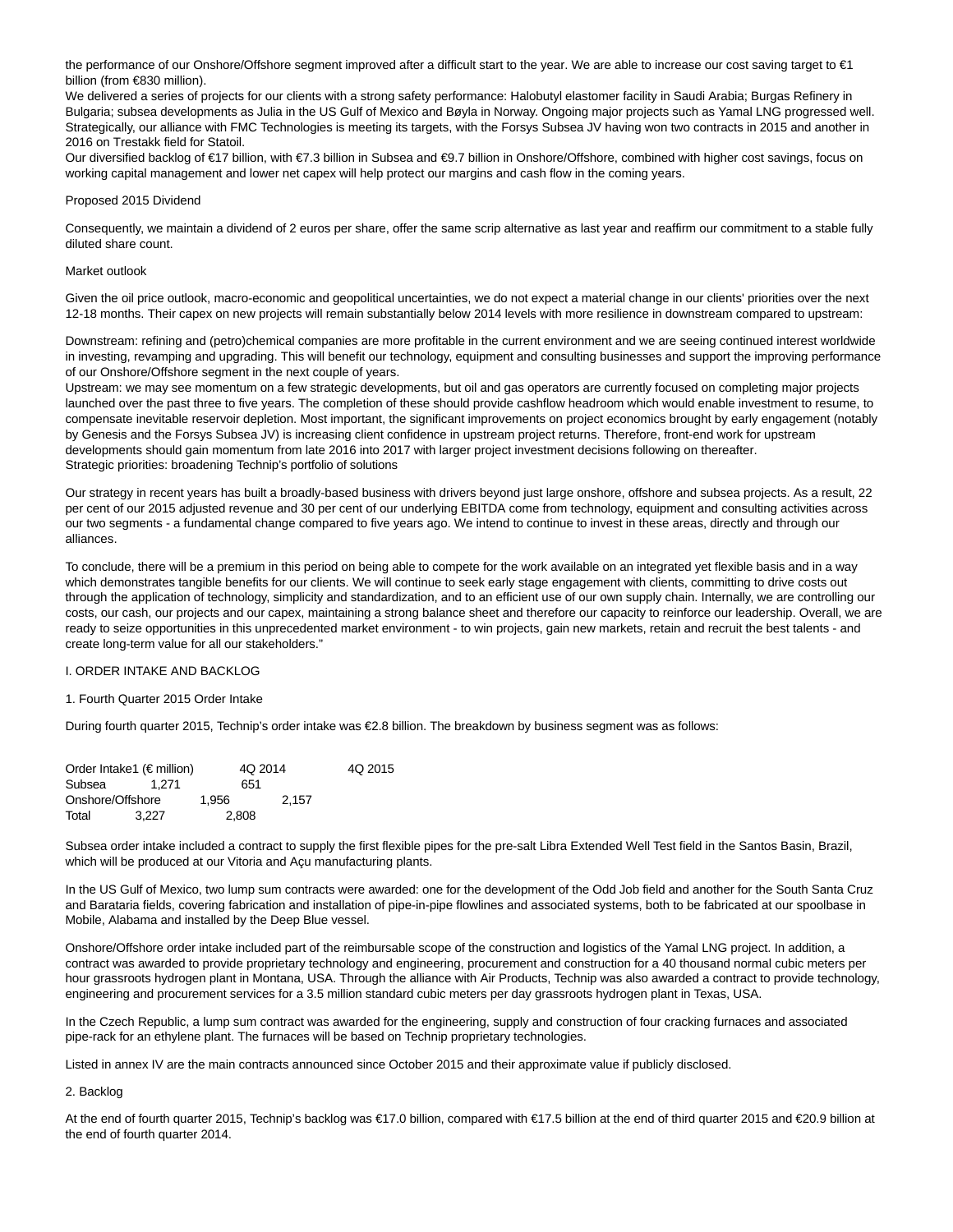Estimated Backlog2 Scheduling as of Dec. 31, 2015 (€ million)

|       | Subsea          |       | Onshore/Offshore |       |  |  |  |
|-------|-----------------|-------|------------------|-------|--|--|--|
| 2016  | 4.502           | 4.996 | 9.498            |       |  |  |  |
| 2017  | 1.774           | 2.980 | 4.754            |       |  |  |  |
|       | 2018 and beyond | 1.033 | 1.685            | 2.718 |  |  |  |
| Total | 7.309           | 9.661 | 16.970           |       |  |  |  |

1 Order intake includes all projects whose revenues are consolidated in our adjusted financial statements. 2 Backlog includes all projects whose revenues are consolidated in our adjusted financial statements.

#### II. FOURTH QUARTER 2015 OPERATIONAL & FINANCIAL HIGHLIGHTS – ADJUSTED BASIS

On July 6th, the Group announced the launch of a restructuring plan addressing the downturn in the oil and gas market. All costs in respect to this plan were accounted in this quarter in non-current operating result (see note II.4).

#### 1. Subsea

Subsea main operations for the quarter were as follows:

In the Americas:

- In the US Gulf of Mexico, Deep Blue successfully completed a combined installation campaign for the developments of the Kodiak and the K2 projects, and was then mobilized on Stones to start its second installation trip.

- In Brazil, at our manufacturing plants in Vitoria and Açu flexible pipe production continued for the pre-salt fields of Lula Alto, Iracema Norte and Iracema Sul, and was completed for Sapinhoá & Lula Nordeste and Sapinhoá Norte fields.

In the North Sea, Deep Arctic was mobilized on the Alvheim field in Norway and worked on the extension of the subsea infrastructure. Engineering and procurement phases continued on the Edradour project in Scotland, for which manufacturing of umbilical pipes progressed in our Newcastle umbilical plant.

In Asia Pacific, G1201 completed its S-lay campaign on the Malikai project in Malaysia. Meanwhile, Deep Orient completed its installation campaign for the D18 project in Malaysia and moved to Indonesia on the Bangka project. Also in Indonesia, engineering and procurement phases continued on the Jangkrik project, for which manufacturing of flexible pipes progressed at our Asiaflex plant. In Australia, the North Sea Atlantic continued working on the Wheatstone project.

In West Africa, progress was made on the Block 15/06 East Hub development in Angola with Deep Energy completing its first installation trip. In Congo, G1200 continued working on the Moho Nord project while Deep Pioneer completed its offshore campaign and moved onto T.E.N. in Ghana. Meanwhile, engineering and procurement continued on Kaombo in Angola.

Overall, the Group vessel utilization rate for the fourth quarter of 2015 was 74%, in line with the fourth quarter of 2014, and below the 89% seen in the third quarter of 2015.

Subsea financial performance is set out in the following table:

| $\epsilon$ million      | 4Q 2014                                                  |         | 4Q 2015 |        | Change  |         |      |
|-------------------------|----------------------------------------------------------|---------|---------|--------|---------|---------|------|
| Subsea                  |                                                          |         |         |        |         |         |      |
| <b>Adjusted Revenue</b> |                                                          | 1,290.3 | 1.487.6 |        | 15.3%   |         |      |
| <b>Adjusted EBITDA</b>  |                                                          | 285.7   | 276.2   | (3.3)% |         |         |      |
|                         | Adjusted EBITDA Margin                                   | 22.1%   |         | 18.6%  | (358)bp |         |      |
|                         | Adjusted OIFRA after Income/(Loss) of Equity Affiliates* |         |         |        | 197.9   | 203.6   | 2.9% |
|                         | <b>Adjusted Operating Margin</b>                         |         | 15.3%   | 13.7%  |         | (165)bp |      |

\* No one-off charge accounted in Subsea adjusted operating income from recurring activities in 4Q 2015.

# 2. Onshore/Offshore

Onshore/Offshore main operations for the quarter were as follows:

In the Middle East, mechanical completion was achieved for the Halobutyl elastomer facility in Saudi Arabia, as well as for several scopes of the Khafji Crude Related Offshore projects in the neutral zone between Saudi Arabia and Kuwait. Meanwhile, fabrication continued for the FMB platforms in Qatar and for the Umm Lulu complex in Abu Dhabi. Also in Abu Dhabi, commissioning activities were ongoing on Satah Full Field Development and we completed the flares modification and revamp project on Das Island for ADMA-OPCO.

In Asia Pacific, the Block SK316 platforms project neared completion in Malaysia. In Korea, integration progressed after successful installation of the turret-mooring system and the 135-meter flare onto the Prelude FLNG hull. Meanwhile, in India, we completed the Heera Redevelopment (HRD) process platform. In Brunei, fabrication continued on Maharaja Lela & Jamalulalam project.

In Europe and Russia, construction of process modules continued for the Yamal LNG project in Chinese yards while winter activities progressed, with the mobilization ramp up on site. Engineering continued on the Duslo ammonia plant in Slovakia and on the polyethylene plant in the Czech Republic. In the Americas, construction activities continued on the CPChem polyethylene plant in Texas and Sasol's world-scale ethane cracker and derivative complex near Lake Charles, Louisiana. At the same time, the construction of the topsides progressed for the Juniper project in Trinidad and Tobago. Onshore/Offshore financial performance is set out in the following table:

| $\epsilon$ million      | 4Q 2014 | 4Q 2015 | Change |
|-------------------------|---------|---------|--------|
| Onshore/Offshore        |         |         |        |
| <b>Adjusted Revenue</b> | 1.525.6 | 1.630.5 | 6.9%   |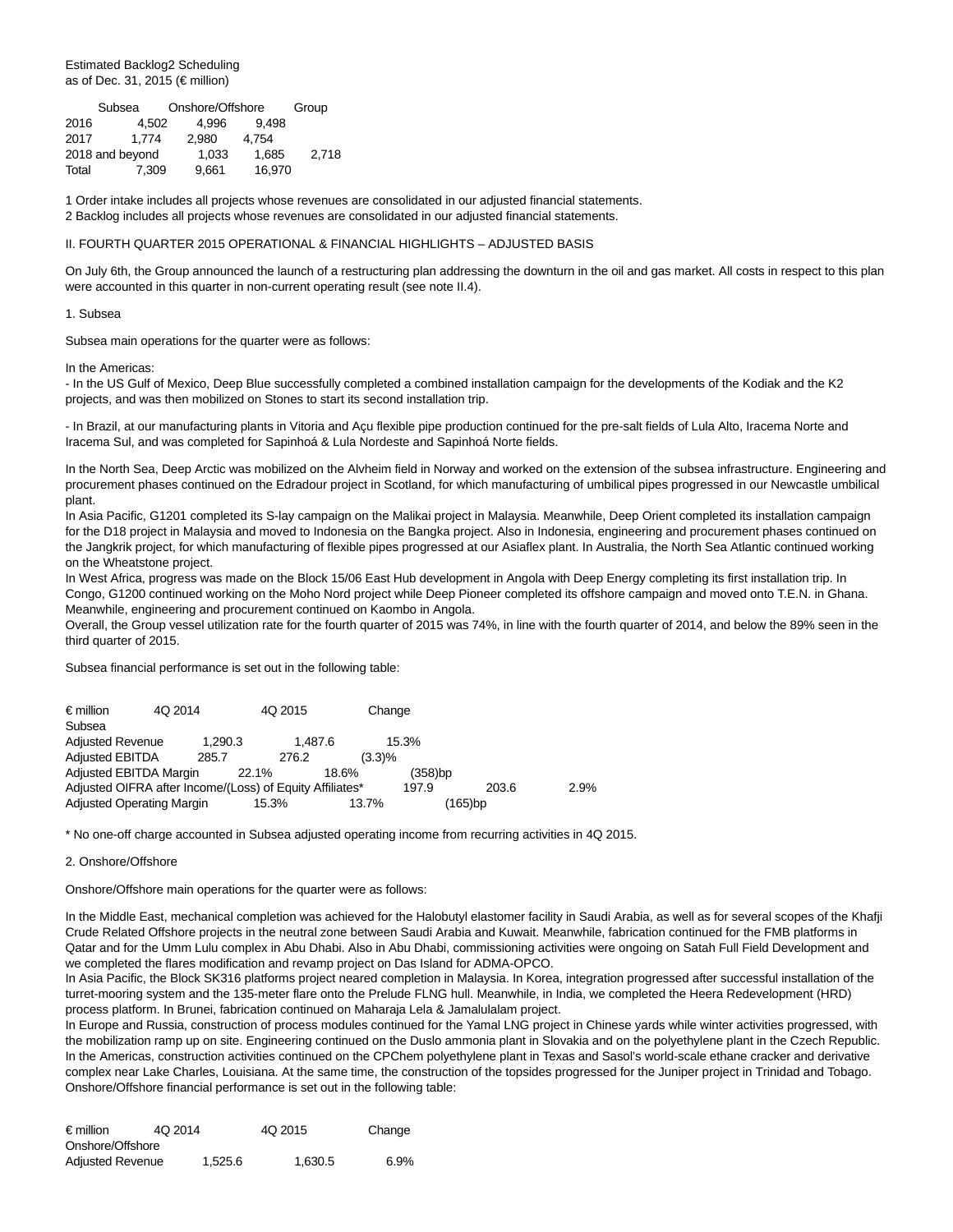| Adjusted OIFRA after Income/(Loss) of Equity Affiliates* |         |         | 47.9 | 66.1 | 38.0% |
|----------------------------------------------------------|---------|---------|------|------|-------|
| Adjusted Operating Margin                                | $3.1\%$ | $4.1\%$ | 91bp |      |       |

\* No one-off charge accounted in Onshore/Offshore adjusted operating income from recurring activities in 4Q 2015.

### 3. Group

The Group's adjusted operating income from recurring activities after income/(loss) of equity affiliates, including Corporate charges of €28 million, is set out in the following table:

| $\epsilon$ million        | 4Q 2014 | 4Q 2015                                                  |         | Change    |       |      |
|---------------------------|---------|----------------------------------------------------------|---------|-----------|-------|------|
| Group                     |         |                                                          |         |           |       |      |
| <b>Adjusted Revenue</b>   |         | 2.815.9                                                  | 3.118.1 | $10.7\%$  |       |      |
|                           |         | Adjusted OIFRA after Income/(Loss) of Equity Affiliates* |         | 223.2     | 241.6 | 8.2% |
| Adjusted Operating Margin |         | 7.9%                                                     | 7.7%    | $(18)$ bp |       |      |

\* No one-off charge accounted in adjusted operating income from recurring activities in 4Q 2015.

In the fourth quarter of 2015, compared to a year ago, the estimated translation impact from foreign exchange was a positive €38 million on adjusted revenue and a positive €16 million on adjusted operating income from recurring activities after income/(loss) of equity affiliates.

4. Adjusted Non-Current Items and Group Net Income

Adjusted non-current operating items of €(52) million were booked in the quarter, out of which €(50) million reflected the restructuring plan announced on July 6th, taking total one-off charges booked in respect to the plan to €635 million out of the total estimated charge of €650 million.

Adjusted financial result in the fourth quarter of 2015 included mainly around €19 million of interest expenses on long and short-term debt and a €26 million negative impact from changes in foreign exchange rates and fair market value of hedging instruments.

€ million (except Diluted Earnings per Share and Diluted Number of Shares)

| 4Q 2014<br>4Q 2015                                       |             | Change |             |            |       |      |
|----------------------------------------------------------|-------------|--------|-------------|------------|-------|------|
| Adjusted OIFRA after Income/(Loss) of Equity Affiliates* |             |        | 223.2       |            | 241.6 | 8.2% |
| Adjusted Non-Current Operating Result                    |             | (33.3) | (52.0)      |            | 56.2% |      |
| <b>Adjusted Financial Result</b>                         | (67.7)      | (50.9) | $(24.8)\%$  |            |       |      |
| Adjusted Income Tax Expense                              | (39.2)      | (34.8) |             | $(11.2)\%$ |       |      |
| <b>Adjusted Effective Tax Rate</b>                       | 32.1%       | 25.1%  |             | (699)bp    |       |      |
| Adjusted Non-Controlling Interests                       | (2.9)       | (1.9)  |             | $(34.5)\%$ |       |      |
| Net Income of the Parent Company                         | 80.1        |        | 102.0       | 27.3%      |       |      |
| Underlying Net Income                                    | 172.1       | 111.5  | $(35.2)\%$  |            |       |      |
| <b>Diluted Number of Shares</b>                          | 124,725,767 |        | 129,100,010 |            | 3.5%  |      |
| Diluted Earnings per Share $(\epsilon)$                  | 0.68        | 0.83   |             | 21.6%      |       |      |

\* No one-off charge accounted in adjusted operating income from recurring activities in 4Q 2015.

5. Adjusted Cash Flow and Statement of Consolidated Financial Position

As of December 31, 2015, the adjusted net cash position1 was €1,938 million, compared with €1,301 million as of September 30, 2015.

| Adjusted Cash2 as of September 30, 2015<br>3.802.2          |        |
|-------------------------------------------------------------|--------|
| Adjusted Cash Generated from/(used in) Operating Activities | 633.6  |
| Adjusted Cash Generated from/(used in) Investing Activities | (56.4) |
| Adjusted Cash Generated from/(used in) Financing Activities | 62.3   |
| <b>Adjusted FX Impacts</b><br>59.6                          |        |
| Adjusted Cash2 as of December 31, 2015<br>4.501.3           |        |

Adjusted capital expenditures for the fourth quarter of 2015 were €77 million, compared with €113 million one year ago.

The Group's balance sheet remained robust and liquid. Adjusted shareholders' equity of the parent company as of December 31, 2015, was €4,536 million, compared with €4,363 million as of December 31, 2014.

1 The IFRS consolidated financial statements and a reconciliation to the adjusted basis can be found in Annex VI.

2 Adjusted cash and cash equivalents, including bank overdrafts.

III. FULL YEAR 2015 FINANCIAL RESULTS – ADJUSTED BASIS

# 1. Subsea

Subsea adjusted EBITDA margin was 19.0% in 2015, compared to 18.1% in 2014, and adjusted operating margin was 14.5% in 2015, compared to 13.0% in 2014, reflecting progress on large projects and a high fleet utilization rate of 80%.

Subsea financial performance is set out in the following table: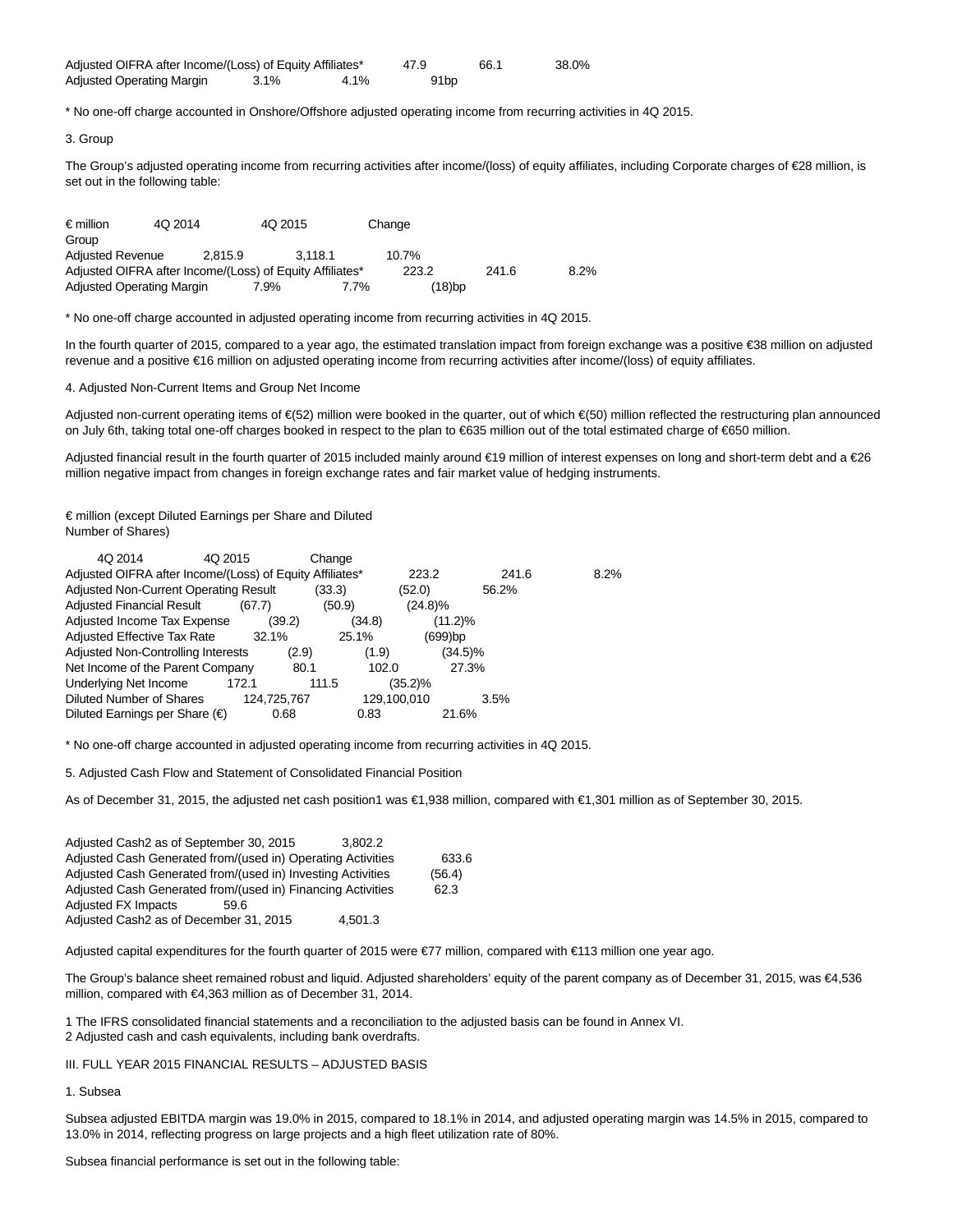€ million FY 2014 FY 2015 Change Subsea Adjusted Revenue 4,880.4 5,876.0 20.4% Adjusted EBITDA 882.4 1,117.8 26.7% Adjusted EBITDA Margin 18.1% 19.0% 94bp Adjusted OIFRA after Income/(Loss) of Equity Affiliates\* 635.1 851.1 851.1 34.0% Adjusted Operating Margin 13.0% 14.5% 147bp \* No one-off charge accounted in Subsea adjusted operating income from recurring activities.

2. Onshore/Offshore

Onshore/Offshore adjusted operating margin accordingly fell to 0.5% in 2015, while underlying adjusted operating income fell to 3.4% in 2015, compared to 4.7% in 2014.

Onshore/Offshore financial performance is set out in the following table:

| $\epsilon$ million                                                 | FY 2014 |         | FY 2015 |      | Change  |         |       |            |
|--------------------------------------------------------------------|---------|---------|---------|------|---------|---------|-------|------------|
| Onshore/Offshore                                                   |         |         |         |      |         |         |       |            |
| <b>Adjusted Revenue</b>                                            |         | 5.844.1 | 6.332.7 |      | 8.4%    |         |       |            |
| Adjusted Underlying OIFRA after Income/(Loss) of Equity Affiliates |         |         |         |      |         | 276.2   | 218.3 | $(21.0)\%$ |
| Adjusted Underlying Operating Margin                               |         |         | 4.7%    |      | $3.4\%$ | (128)bp |       |            |
| Adjusted OIFRA after Income/(Loss) of Equity Affiliates            |         |         |         |      | 276.2   | 33.9    | nm    |            |
| <b>Adjusted Operating Margin</b>                                   |         |         | 4.7%    | 0.5% | nm      |         |       |            |

## 3. Group

On July 6th, Technip announced the launch of a restructuring plan with a total estimated one-off charge of €650 million. Of this total, €635 million was booked in 2015: €184 million in operating income from recurring activities and €451 million in non-current operating result.

The Group's adjusted Operating Income From Recurring Activities after Income/(Loss) of Equity Affiliates, including Corporate charges as detailed in annex I (c), is set out in the following table:

| $\epsilon$ million      | FY 2014                                                            | FY 2015  | Change   |          |                  |       |       |       |
|-------------------------|--------------------------------------------------------------------|----------|----------|----------|------------------|-------|-------|-------|
| Group                   |                                                                    |          |          |          |                  |       |       |       |
| <b>Adjusted Revenue</b> |                                                                    | 10.724.5 | 12.208.7 | $13.8\%$ |                  |       |       |       |
|                         | Adjusted Underlying OIFRA after Income/(Loss) of Equity Affiliates |          |          |          |                  | 824.6 | 986.8 | 19.7% |
|                         | Adjusted Underlying Operating Margin                               |          | 7.7%     | 8.1%     | 39 <sub>bp</sub> |       |       |       |
|                         | Adjusted OIFRA after Income/(Loss) of Equity Affiliates            |          |          |          | 824.6            | 802.4 | nm    |       |
|                         | Adjusted Operating Margin                                          | $7.7\%$  | $6.6\%$  | nm       |                  |       |       |       |

In 2015, the estimated translation impact from foreign exchange was a positive €701 million on adjusted revenue and a positive €64 million on adjusted operating income from recurring activities after income/(loss) of equity affiliates.

4. Adjusted Non-Current Items and Group Net Income

Adjusted non-current operating items of €(470) million were booked in 2015, out of which €(451) million reflected part of the one-off charge referred to above.

Adjusted Financial result in 2015 included around €90 million of interest expenses on long-term and short-term debt, a €61 million negative impact from changes in foreign exchange rates and fair market value of hedging instruments and a non-current charge of €28 million against our investment in MHB1. On the positive side, we booked interest income of around €38 million.

| $\epsilon$ million (except Diluted Earnings per Share, and Diluted Number of Shares) |             |         |             |       |       | FY 2014 |    | FY 2015 | Change |
|--------------------------------------------------------------------------------------|-------------|---------|-------------|-------|-------|---------|----|---------|--------|
| Adjusted OIFRA after Income/(Loss) of Equity Affiliates                              |             |         | 824.6       |       | 802.4 |         | nm |         |        |
| Adjusted Underlying OIFRA after Income/(Loss) of Equity Affiliates                   |             |         |             | 824.6 |       | 986.8   |    | 19.7%   |        |
| Adjusted Non-Current Operating Result                                                |             | (73.6)  | (469.8)     |       | nm    |         |    |         |        |
| Adjusted Financial Result                                                            | (128.5)     | (157.4) | 22.5%       |       |       |         |    |         |        |
| Adjusted Income Tax Expense                                                          | (180.1)     |         | (119.0)     | nm    |       |         |    |         |        |
| <b>Adjusted Effective Tax Rate</b>                                                   | 28.9%       | nm      | nm          |       |       |         |    |         |        |
| Adjusted Non-Controlling Interests                                                   |             |         |             |       |       |         |    |         |        |
| (5.8)<br>(11.1)                                                                      | 91.4%       |         |             |       |       |         |    |         |        |
| Net Income of the Parent Company                                                     |             | 436.6   | 45.1        | nm    |       |         |    |         |        |
| Underlying Net Income                                                                | 564.4       | 586.8   | 4.0%        |       |       |         |    |         |        |
| Diluted Number of Shares                                                             | 125.270.614 |         | 114,886,813 |       | nm    |         |    |         |        |
| Diluted Earnings per Share $(\epsilon)$                                              | 3.65        | 0.39    |             | nm    |       |         |    |         |        |

1 MHB: Malaysia Marine and Heavy Engineering Holdings Berhad listed in Malaysia on Bursa Malaysia, of which Technip holds 8.5%.

5. Adjusted Cash Flow and Statement of Consolidated Financial Position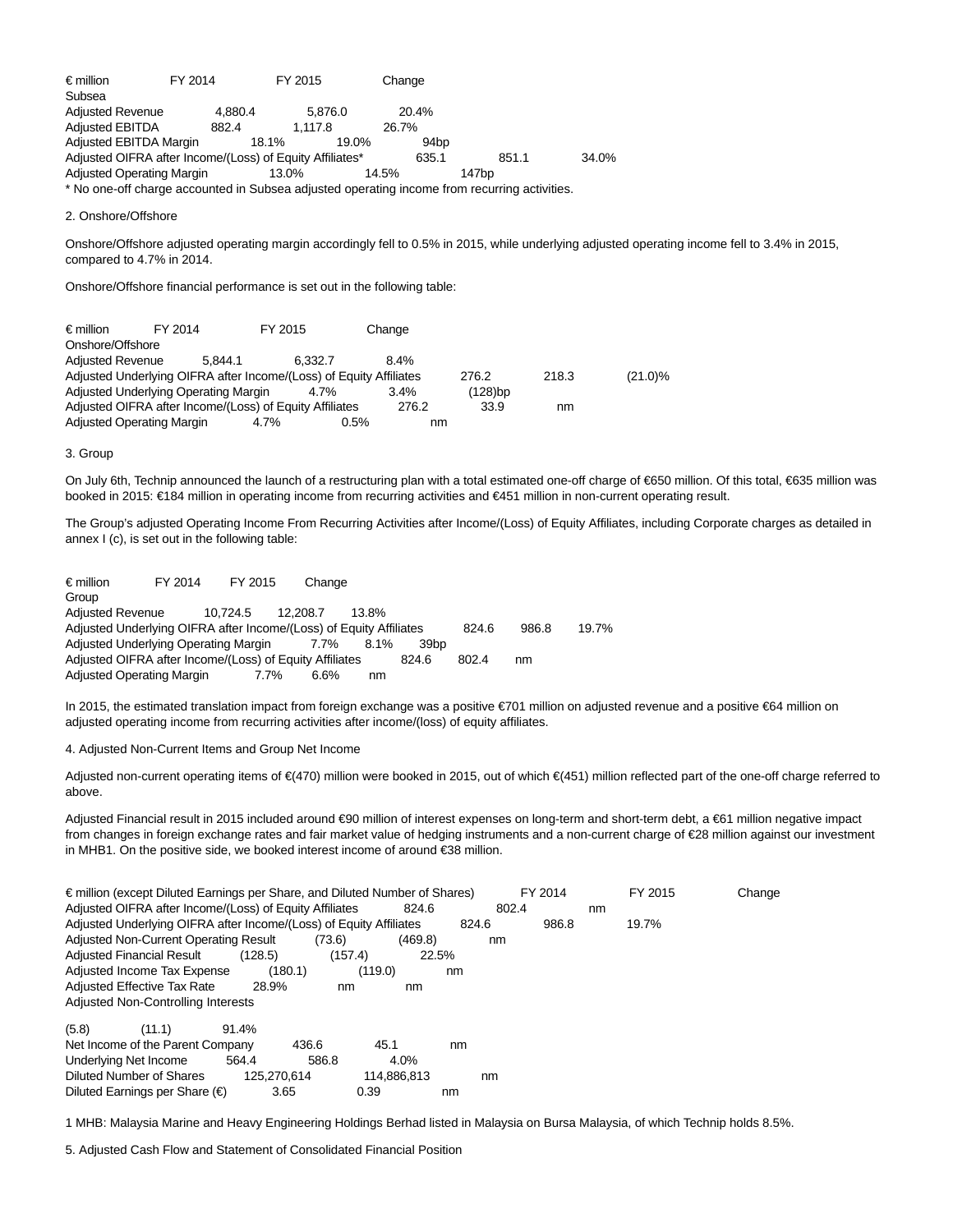As of December 31, 2015 our adjusted net cash position1 was €1,938 million compared with €1,125 million at the end of 2014.

Adjusted Cash2 as of December 31, 2014 3,737.4 Adjusted Cash Generated from/(used in) Operating Activities 1,043.3 Adjusted Cash Generated from/(used in) Investing Activities (303.4) Adjusted Cash Generated from/(used in) Financing Activities (113.8) Adjusted FX Impacts 137.8 Adjusted Cash2 as of December 31, 2015 4,501.3

Adjusted capital expenditures in 2015 were €295 million, compared to €376 million one year ago, showing our discipline and focus on our already initiated investments, reinforcing our will to remain at the cutting edge of technology.

## IV. FULL YEAR 2016 OUTLOOK:

Adjusted Subsea revenue between €4.7 and €5.0 billion, adjusted operating income from recurring activities3 between €640 and €680 million Adjusted Onshore/Offshore revenue between €5.7 and €6.0 billion, adjusted operating income from recurring activities3 between €240 and €280 million

1 The IFRS consolidated financial statements and a reconciliation to the adjusted basis can be found in Annex VI.

2 Cash and cash equivalents, including bank overdrafts.

3 Adjusted operating income from recurring activities after Income/(Loss) of Equity Affiliates.

°

 $\circ$ 

The information package on Fourth Quarter and Full Year 2015 results includes this press release and the annexes which follow, as well as the presentation published on Technip's website: www.technip.com

Audit procedures on the consolidated financial statements are complete. The audit opinion will be issued once all audit procedures required for the filing of the Reference Document are finalized.

# **NOTICE**

Today, Thursday, February 25, 2016, Chairman and CEO Thierry Pilenko, along with Group CFO Julian Waldron, will comment on Technip's results and answer questions from the financial community during a conference call in English starting at 9:30 a.m. Paris time.

To participate in the conference call, you may call any of the following telephone numbers approximately 5 - 10 minutes prior to the scheduled start time:

France / Continental Europe:

+33 (0) 1 70 77 09 44

UK:

+44 (0) 203 043 2441

USA:

+1 866 907 5924

The conference call will also be available via a simultaneous, listen-only audio-cast on Technip's website.

A replay of this conference call will be available approximately two hours following the conference call for three months on Technip's website and at the following telephone numbers:

Telephone Numbers Confirmation Code France / Continental Europe: +33 (0) 1 72 00 15 00 298740# UK:

+44 (0) 203 367 9460

298740#

USA:

+1 877 642 3018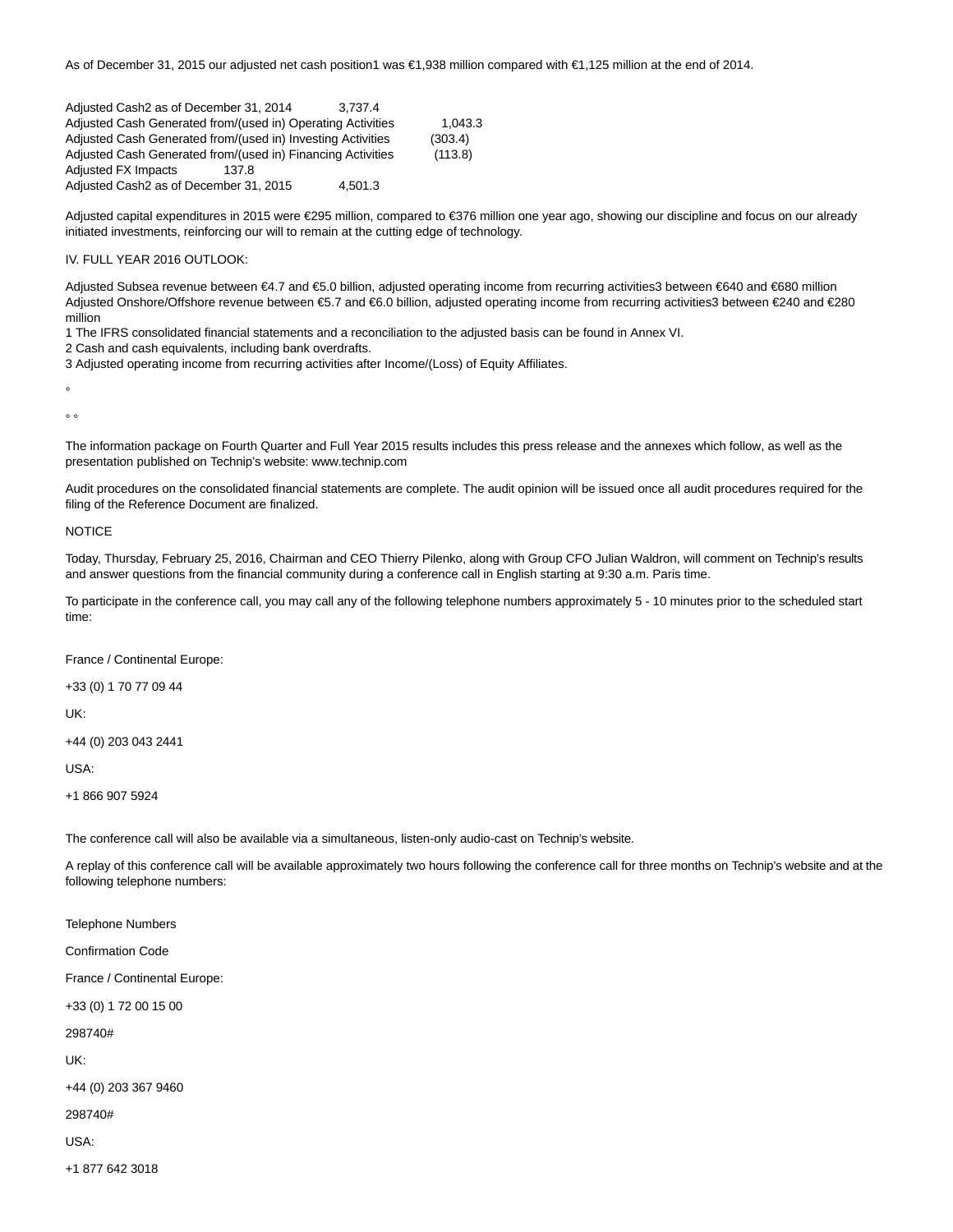#### Cautionary note regarding forward-looking statements

This press release contains both historical and forward-looking statements. These forward-looking statements are not based on historical facts, but rather reflect our current expectations concerning future results and events, and generally may be identified by the use of forward-looking words such as "believe", "aim", "expect", "anticipate", "intend", "foresee", "likely", "should", "planned", "may", "estimates", "potential" or other similar words. Similarly, statements that describe our objectives, plans or goals are or may be forward-looking statements. These forward-looking statements involve known and unknown risks, uncertainties and other factors that may cause our actual results, performance or achievements to differ materially from the anticipated results, performance or achievements expressed or implied by these forward-looking statements. Risks that could cause actual results to differ materially from the results anticipated in the forward-looking statements include, among other things: our ability to successfully continue to originate and execute large services contracts, and construction and project risks generally; the level of production-related capital expenditure in the oil and gas industry as well as other industries; currency fluctuations; interest rate fluctuations; raw material (especially steel) as well as maritime freight price fluctuations; the timing of development of energy resources; armed conflict or political instability in the Arabian-Persian Gulf, Africa or other regions; the strength of competition; control of costs and expenses; the reduced availability of government-sponsored export financing; losses in one or more of our large contracts; U.S. legislation relating to investments in Iran or elsewhere where we seek to do business; changes in tax legislation, rules, regulation or enforcement; intensified price pressure by our competitors; severe weather conditions; our ability to successfully keep pace with technology changes; our ability to attract and retain qualified personnel; the evolution, interpretation and uniform application and enforcement of International Financial Reporting Standards (IFRS), according to which we prepare our financial statements as of January 1, 2005; political and social stability in developing countries; competition; supply chain bottlenecks; the ability of our subcontractors to attract skilled labor; the fact that our operations may cause the discharge of hazardous substances, leading to significant environmental remediation costs; our ability to manage and mitigate logistical challenges due to underdeveloped infrastructure in some countries where we are performing projects.

Some of these risk factors are set forth and discussed in more detail in our Annual Report. Should one of these known or unknown risks materialize, or should our underlying assumptions prove incorrect, our future results could be adversely affected, causing these results to differ materially from those expressed in our forward-looking statements. These factors are not necessarily all of the important factors that could cause our actual results to differ materially from those expressed in any of our forward-looking statements. Other unknown or unpredictable factors also could have material adverse effects on our future results. The forward-looking statements included in this release are made only as of the date of this release. We cannot assure you that projected results or events will be achieved. We do not intend, and do not assume any obligation to update any industry information or forward-looking information set forth in this release to reflect subsequent events or circumstances.

\*\*\*\*

This press release does not constitute an offer or invitation to purchase any securities of Technip in the United States or any other jurisdiction. Securities may not be offered or sold in the United States absent registration or an exemption from registration. The information contained in this presentation may not be relied upon in deciding whether or not to acquire Technip securities.

This presentation is being furnished to you solely for your information, and it may not be reproduced, redistributed or published, directly or indirectly, in whole or in part, to any other person. Non-compliance with these restrictions may result in the violation of legal restrictions of the United States or of other jurisdictions.

\*\*\*\*

°

 $\circ$ 

Technip is a world leader in project management, engineering and construction for the energy industry.

From the deepest Subsea oil & gas developments to the largest and most complex Offshore and Onshore infrastructures, our close to 34,400 people are constantly offering the best solutions and most innovative technologies to meet the world's energy challenges.

Present in 45 countries, Technip has state-of-the-art industrial assets on all continents and operates a fleet of specialized vessels for pipeline installation and subsea construction.

Technip shares are listed on the Euronext Paris exchange, and its ADR is traded in the US on the OTCQX marketplace as an American Depositary Receipt (OTCQX: TKPPY).

ANNEX I (a) 1

ADJUSTED CONSOLIDATED STATEMENT OF INCOME

Fourth Quarter Not audited

Full Year

Audited

€ million (except Diluted Earnings per Share and Diluted Number of Shares)

| 2014    | 2015    | ⊃hanαe | 2014  | 2015     | Chanαe   |            |
|---------|---------|--------|-------|----------|----------|------------|
| Revenue | 2.815.9 | 118.   | 10.7% | 10.724.5 | 12.208.7 | 3.8%<br>ໍດ |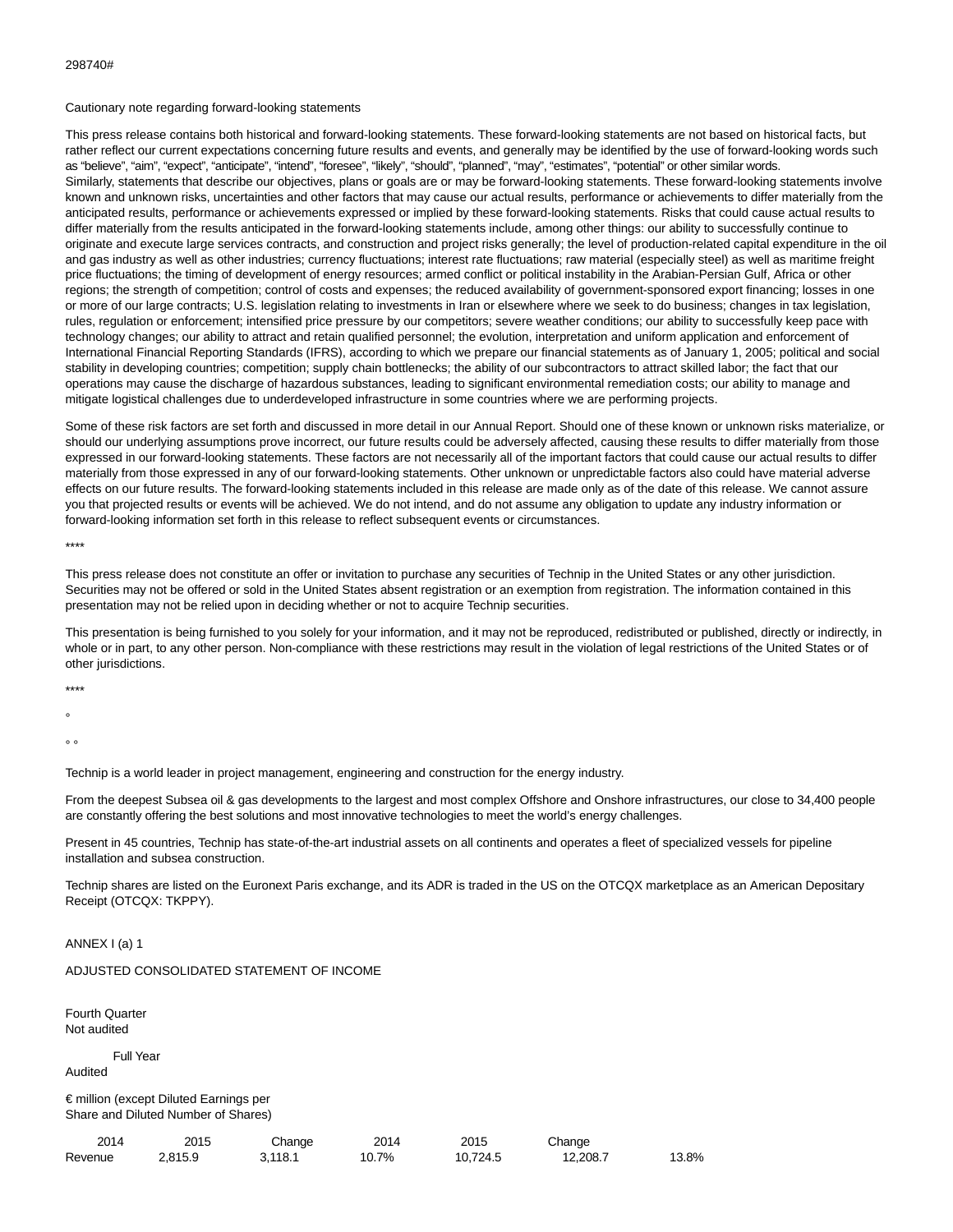| Gross Margin                                   | 392.6   | 422.3       | 7.6%       |             | 1,514.2  | 1.481.7 | nm          |       |             |    |
|------------------------------------------------|---------|-------------|------------|-------------|----------|---------|-------------|-------|-------------|----|
| Research & Development Expenses                |         | (25.4)      |            | (25.1)      | (1.2)%   | (82.6)  | (86.1)      |       | 4.2%        |    |
| SG&A and Other                                 | (149.6) | (153.6)     | 2.7%       |             | (625.2)  | (613.4) | (1.9)%      |       |             |    |
| Share of Income/(Loss) of Equity Affiliates    |         |             | 5.6        | (2.0)       | (135.7)% |         | 18.2        | 20.2  | 11.0%       |    |
| OIFRA after Income/(Loss) of Equity Affiliates |         |             | 223.2      | 241.6       |          | 8.2%    | 824.6       | 802.4 | nm          |    |
| Non-Current Operating Result                   |         | (33.3)      | (52.0)     | 56.2%       |          | (73.6)  | (469.8)     | nm    |             |    |
| Operating Income                               | 189.9   | 189.6       |            | (0.2)%      | 751.0    | 332.6   | nm          |       |             |    |
| <b>Financial Result</b>                        | (67.7)  | (50.9)      | $(24.8)\%$ | (128.5)     |          | (157.4) | 22.5%       |       |             |    |
| Income/(Loss) before Tax                       |         | 122.2       | 138.7      | 13.5%       |          | 622.5   | 175.2       | nm    |             |    |
| Income Tax Expense                             | (39.2)  | (34.8)      |            | $(11.2)\%$  | (180.1)  | (119.0) | nm          |       |             |    |
| Non-Controlling Interests                      | (2.9)   | (1.9)       |            | $(34.5)\%$  | (5.8)    | (11.1)  | 91.4%       |       |             |    |
| Net Income/(Loss) of the Parent Company        |         |             | 80.1       | 102.0       |          | 27.3%   | 436.6       | 45.1  | nm          |    |
| Diluted Number of Shares2                      |         | 124,725,767 |            | 129,100,010 |          | 3.5%    | 125,270,614 |       | 114,886,813 | nm |
| Diluted Earnings per Share $(\epsilon)$        |         | 0.68        | 0.83       | 21.6%       |          | 3.65    | 0.39        | nm    |             |    |

1 Note that statements disclosed in annex I(a) and I(c) do not report underlying OIFRA. Please refer to annex V for the underlying net income reconciliation.

2 As per IFRS, diluted earnings per share are calculated by dividing profit or loss attributable to the Parent Company's Shareholders, restated for financial interest related to dilutive potential ordinary shares, by the weighted average number of outstanding shares during the period, plus the effect of dilutive potential ordinary shares related to the convertible bonds, dilutive stock options and performance shares calculated according to the "Share Purchase Method" (IFRS 2), less treasury shares. In conformity with this method, anti-dilutive stock options are ignored in calculating EPS. Dilutive options are taken into account if the subscription price of the stock options plus the future IFRS 2 charge (i.e. the sum of annual charge to be recorded until the end of the stock option plan) is lower than the average market share price during the period. As of December 31 2015, the conversion of potential ordinary shares related to share subscriptions options, performance shares and convertible bonds would increase earnings per share. These potential ordinary shares shall then be treated as anti-dilutive and therefore excluded from the calculation of the diluted earnings per share.

# ANNEX I (b)

# FOREIGN CURRENCY CONVERSION RATES

| Closing Rate as of |      | Average Rate of |      |         |         |         |         |
|--------------------|------|-----------------|------|---------|---------|---------|---------|
| Dec. 31, 2014      |      | Dec. 31, 2015   |      | 4Q 2014 | 4Q 2015 | FY 2014 | FY 2015 |
| USD for 1 EUR      | 1.21 | 1.09            | 1.25 | 1.09    | 1.33    | 1.11    |         |
| GBP for 1 EUR      | 0.78 | 0.73            | 0.79 | 0.72    | 0.81    | 0.73    |         |
| BRL for 1 EUR      | 3.22 | 4.31            | 3.18 | 4.21    | 3.12    | 3.69    |         |
| NOK for 1 EUR      | 9.04 | 9.60            | 8.60 | 9.34    | 8.36    | 8.94    |         |

ANNEX I (c) 1

#### ADJUSTED ADDITIONAL INFORMATION BY BUSINESS SEGMENT

Fourth Quarter Not audited

Full Year

Audited

€ million 2014 2015 Change 2014 2015 Change SUBSEA

Revenue 1,290.3 1,487.6 15.3% 4,880.4 5,876.0 20.4% Gross Margin 260.6 277.0 6.3% 898.6 1,118.3 24.4% OIFRA after Income/(Loss) of Equity Affiliates 197.9 203.6 2.9% 635.1 851.1 34.0% Operating Margin 15.3% 13.7% (165)bp 13.0% 14.5% 147bp Depreciation and Amortization (87.8) (72.6) (17.3)% (247.3) (266.7) 7.8% EBITDA 285.7 276.2 (3.3)% 882.4 1,117.8 26.7% EBITDA Margin 22.1% 18.6% (358)bp 18.1% 19.0% 94bp ONSHORE/OFFSHORE

Revenue 1,525.6 1,630.5 6.9% 5,844.1 6,332.7 8.4% Gross Margin 132.0 145.3 10.1% 615.6 363.4 nm OIFRA after Income/(Loss) of Equity Affiliates 47.9 66.1 38.0% 276.2 33.9 nm Operating Margin 3.1% 4.1% 91bp 4.7% 0.5% nm Depreciation and Amortization (8.2) (9.7) 18.3% (36.0) (38.9) 8.1% CORPORATE

OIFRA after Income/(Loss) of Equity Affiliates (22.6) (28.1) 24.3% (86.7) (82.6) (4.7)%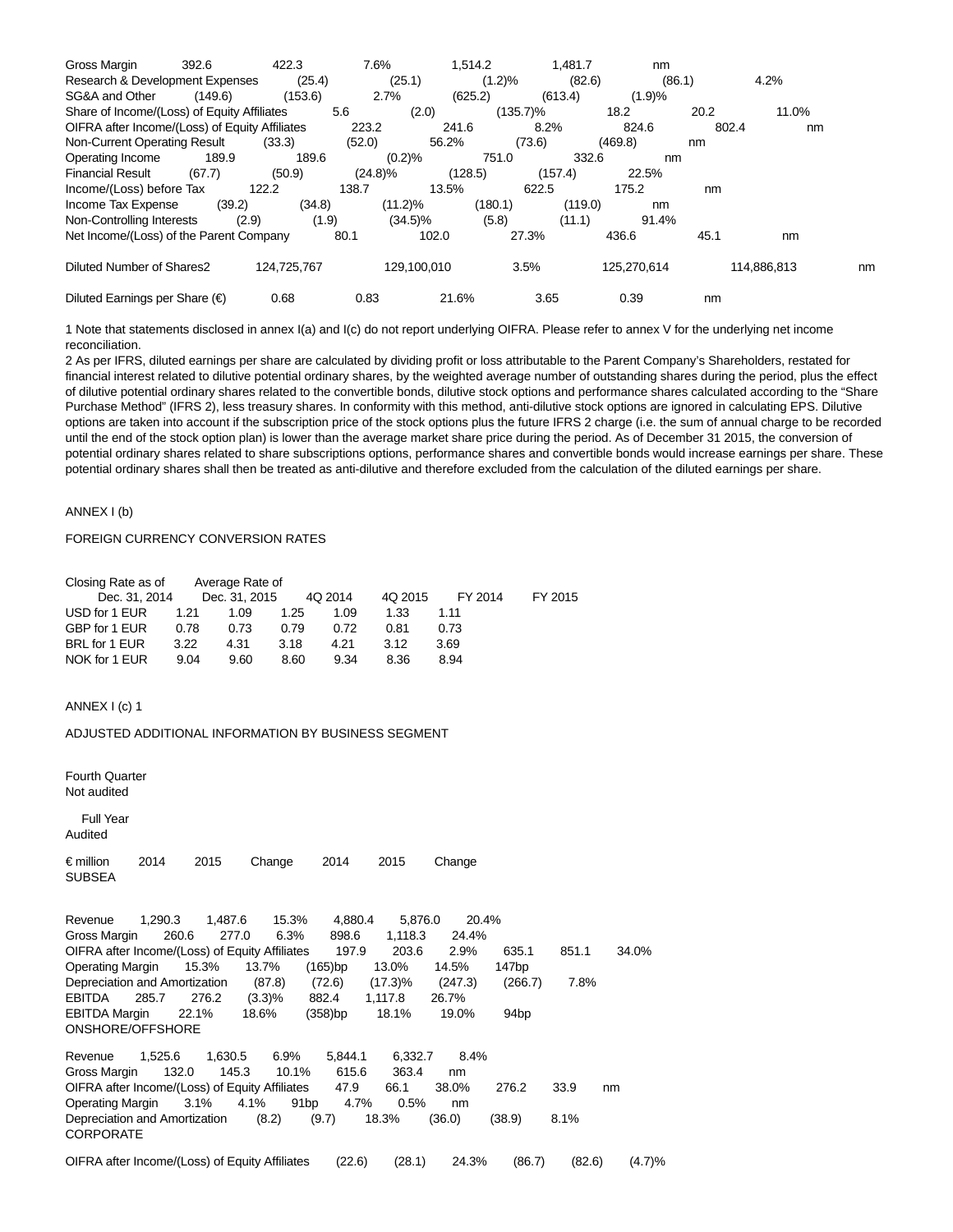Depreciation and Amortization - - - - - -

1 Note that statements disclosed in annex I(a) and I(c) do not report underlying OIFRA. Please refer to annex V for the underlying net income reconciliation.

ANNEX I (d)

ADJUSTED REVENUE BY GEOGRAPHICAL AREA

Fourth Quarter Not audited

Full Year

Audited

€ million 2014 2015 Change 2014 2015 Change Europe, Russia, Central Asia 801.7 1,131.2 41.1% 3,348.9 4,516.6 34.9% Africa 404.5 480.5 18.8% 1,219.7 1,852.4 51.9% Middle East 254.7 259.8 2.0% 1,199.9 958.0 (20.2)% Asia Pacific 507.0 496.2 (2.1)% 1,962.5 2,036.9 3.8% Americas 848.0 750.4 (11.5)% 2,993.5 2,844.8 (5.0)% TOTAL 2,815.9 3,118.1 10.7% 10,724.5 12,208.7 13.8%

# ANNEX II

ADJUSTED CONSOLIDATED STATEMENT OF FINANCIAL POSITION

Dec. 31, 2014 **Audited** 

 Dec. 31, 2015 Audited

#### € million

| Fixed Assets 6,414.2 6,507.9                                     |  |      |         |       |
|------------------------------------------------------------------|--|------|---------|-------|
| Deferred Tax Assets 391.0 481.8                                  |  |      |         |       |
| Non-Current Assets 6,805.2 6,989.7                               |  |      |         |       |
| Construction Contracts - Amounts in Assets 756.3 652.0           |  |      |         |       |
| Inventories, Trade Receivables and Other 3,297.0                 |  |      | 3,366.5 |       |
| Cash & Cash Equivalents 3,738.3 4,501.4                          |  |      |         |       |
| Current Assets 7,791.6 8,519.9                                   |  |      |         |       |
| Assets Classified as Held for Sale 3.2                           |  | 26.4 |         |       |
| Total Assets 14,600.0 15,536.0                                   |  |      |         |       |
|                                                                  |  |      |         |       |
| Shareholders' Equity (Parent Company) 4,363.4 4,536.4            |  |      |         |       |
| Non-Controlling Interests 11.8 8.5                               |  |      |         |       |
| Shareholders' Equity 4,375.2 4,544.9                             |  |      |         |       |
| Non-Current Financial Debts 2,356.6 1,626.0                      |  |      |         |       |
| Non-Current Provisions 232.9 243.0                               |  |      |         |       |
| Deferred Tax Liabilities and Other Non-Current Liabilities 249.1 |  |      |         | 215.0 |
| Non-Current Liabilities 2,838.6 2,084.0                          |  |      |         |       |
| Current Financial Debts 256.4 937.1                              |  |      |         |       |
| Current Provisions 328.3 435.7                                   |  |      |         |       |
| Construction Contracts - Amounts in Liabilities 2,258.2          |  |      | 2,308.2 |       |
| Trade Payables & Other 4,543.3 5,226.1                           |  |      |         |       |
| Current Liabilities 7,386.2 8,907.1                              |  |      |         |       |
| Total Shareholders' Equity & Liabilities 14,600.0 15,536.0       |  |      |         |       |

Net Cash Position 1,125.3 1,938.3

Adjusted Statement of Changes in Shareholders' Equity (Parent Company) Audited (€ million): Shareholders' Equity as of December 31, 2014 4,363.4 Net Income 45.1 Other Comprehensive Income 74.3 Capital Increase 231.2 Treasury Shares 6.1 Dividends Paid (225.8) Other 42.1 Shareholders' Equity as of December 31, 2015 4,536.4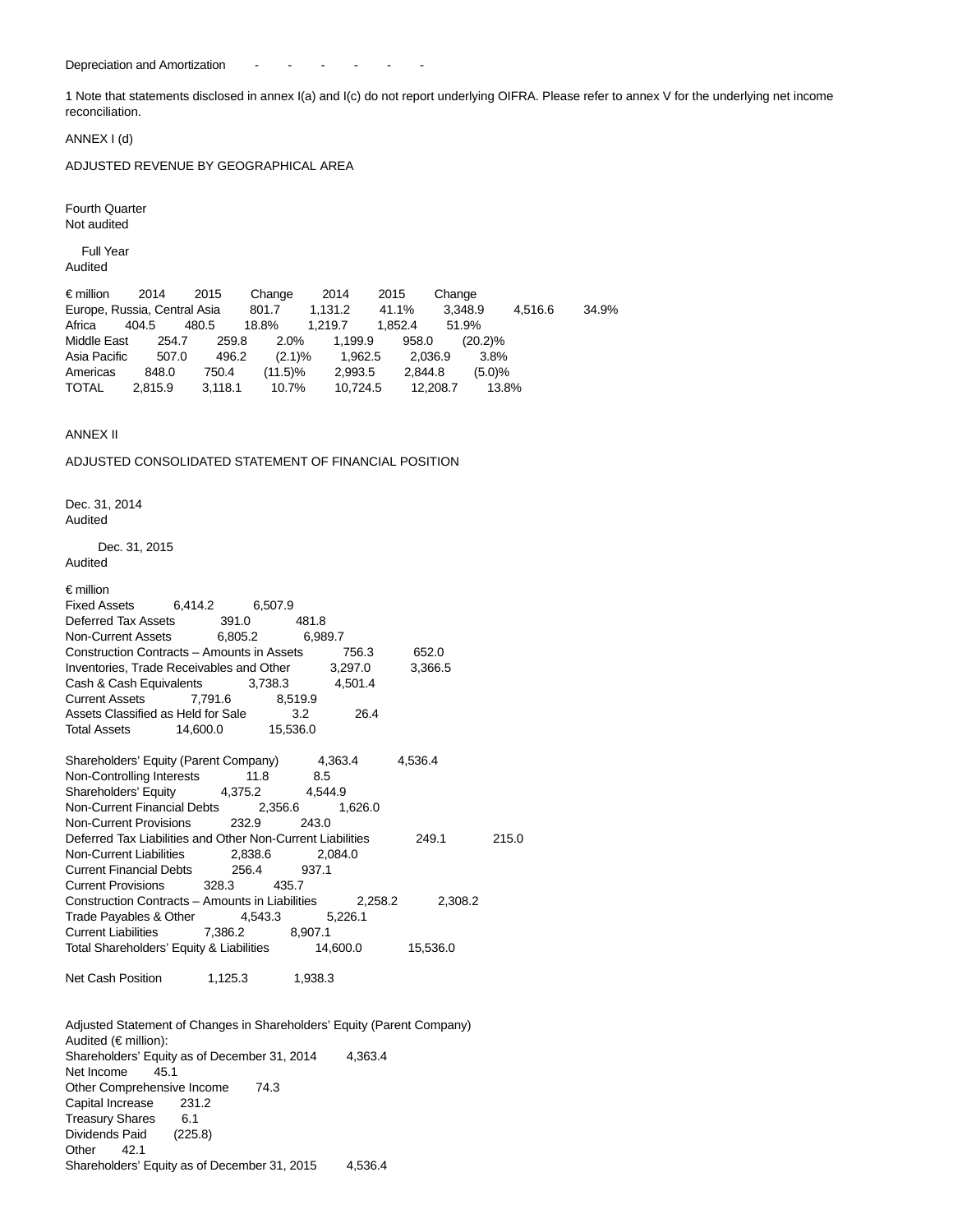#### ANNEX III (a)

# ADJUSTED CONSOLIDATED STATEMENT OF CASH FLOWS

Full Year Audited

| $\epsilon$ million<br>2014<br>2015<br>Net Income/(Loss) of the Parent Company<br>45.1<br>436.6<br>Depreciation & Amortization of Fixed Assets<br>283.3<br>346.3<br>Stock Options and Performance Share Charges<br>40.0<br>40.5<br>Non-Current Provisions (including Employee Benefits)<br>136.5<br>(35.4)<br>Deferred Income Tax<br>21.4<br>(81.0)<br>Net (Gains)/Losses on Disposal of Assets and Investments<br>(7.1)<br>(31.8)<br>Non-Controlling Interests and Other<br>23.8<br>25.6 |
|------------------------------------------------------------------------------------------------------------------------------------------------------------------------------------------------------------------------------------------------------------------------------------------------------------------------------------------------------------------------------------------------------------------------------------------------------------------------------------------|
| Cash Generated from/(used in) Operations<br>762.6<br>481.2                                                                                                                                                                                                                                                                                                                                                                                                                               |
| Change in Working Capital Requirements<br>104.9<br>562.1                                                                                                                                                                                                                                                                                                                                                                                                                                 |
|                                                                                                                                                                                                                                                                                                                                                                                                                                                                                          |
| Net Cash Generated from/(used in) Operating Activities<br>867.5<br>1,043.3                                                                                                                                                                                                                                                                                                                                                                                                               |
| <b>Capital Expenditures</b><br>(375.6)<br>(294.9)<br>Proceeds from Non-Current Asset Disposals<br>24.5<br>86.0<br><b>Acquisitions of Financial Assets</b><br>(36.7)<br>(2.3)<br>Acquisition Costs of Consolidated Companies, Net of Cash Acquired<br>(58.8)<br>(30.7)                                                                                                                                                                                                                    |
|                                                                                                                                                                                                                                                                                                                                                                                                                                                                                          |
| Net Cash Generated from/(used in) Investing Activities<br>(385.1)<br>(303.4)                                                                                                                                                                                                                                                                                                                                                                                                             |
| Net Increase/(Decrease) in Borrowings<br>(113.4)<br>80.0<br>Capital Increase<br>11.7<br>94.3<br>Dividends Paid<br>(206.5)<br>(88.9)<br>Share Buy-Back and Other<br>(44.6)<br>(5.8)                                                                                                                                                                                                                                                                                                       |
| Net Cash Generated from/(used in) Financing Activities<br>(159.4)<br>(113.8)                                                                                                                                                                                                                                                                                                                                                                                                             |
| Net Effects of Foreign Exchange Rate Changes<br>211.4<br>137.8                                                                                                                                                                                                                                                                                                                                                                                                                           |
| Net Increase/(Decrease) in Cash and Cash Equivalents<br>534.4<br>763.9                                                                                                                                                                                                                                                                                                                                                                                                                   |
| Bank Overdrafts at Period Beginning<br>(2.4)<br>(0.9)<br>Cash and Cash Equivalents at Period Beginning<br>3,205.4<br>3,738.3<br>Bank Overdrafts at Period End<br>(0.9)<br>(0.1)                                                                                                                                                                                                                                                                                                          |
| Cash and Cash Equivalents at Period End<br>3,738.3<br>4,501.4<br>534.4<br>763.9                                                                                                                                                                                                                                                                                                                                                                                                          |
| ANNEX III (b)                                                                                                                                                                                                                                                                                                                                                                                                                                                                            |
| ADJUSTED CASH & FINANCIAL DEBTS                                                                                                                                                                                                                                                                                                                                                                                                                                                          |
| € million<br>Dec. 31, 2014<br>Audited                                                                                                                                                                                                                                                                                                                                                                                                                                                    |
| Dec. 31, 2015<br>Audited                                                                                                                                                                                                                                                                                                                                                                                                                                                                 |
| Cash Equivalents<br>1,809.4<br>2,555.7<br>Cash<br>1,928.9<br>1,945.7<br>Cash & Cash Equivalents (A)<br>3,738.3<br>4,501.4<br><b>Current Financial Debts</b><br>256.4<br>937.1<br>Non-Current Financial Debts<br>2,356.6<br>1,626.0<br>Gross Debt (B)<br>2,613.0<br>2,563.1<br>Net Cash Position $(A - B)$<br>1,125.3<br>1,938.3                                                                                                                                                          |
| ANNEX IV<br><b>CONTRACT AWARDS</b><br>Not audited                                                                                                                                                                                                                                                                                                                                                                                                                                        |

The main contracts we announced during fourth quarter 2015 were the following: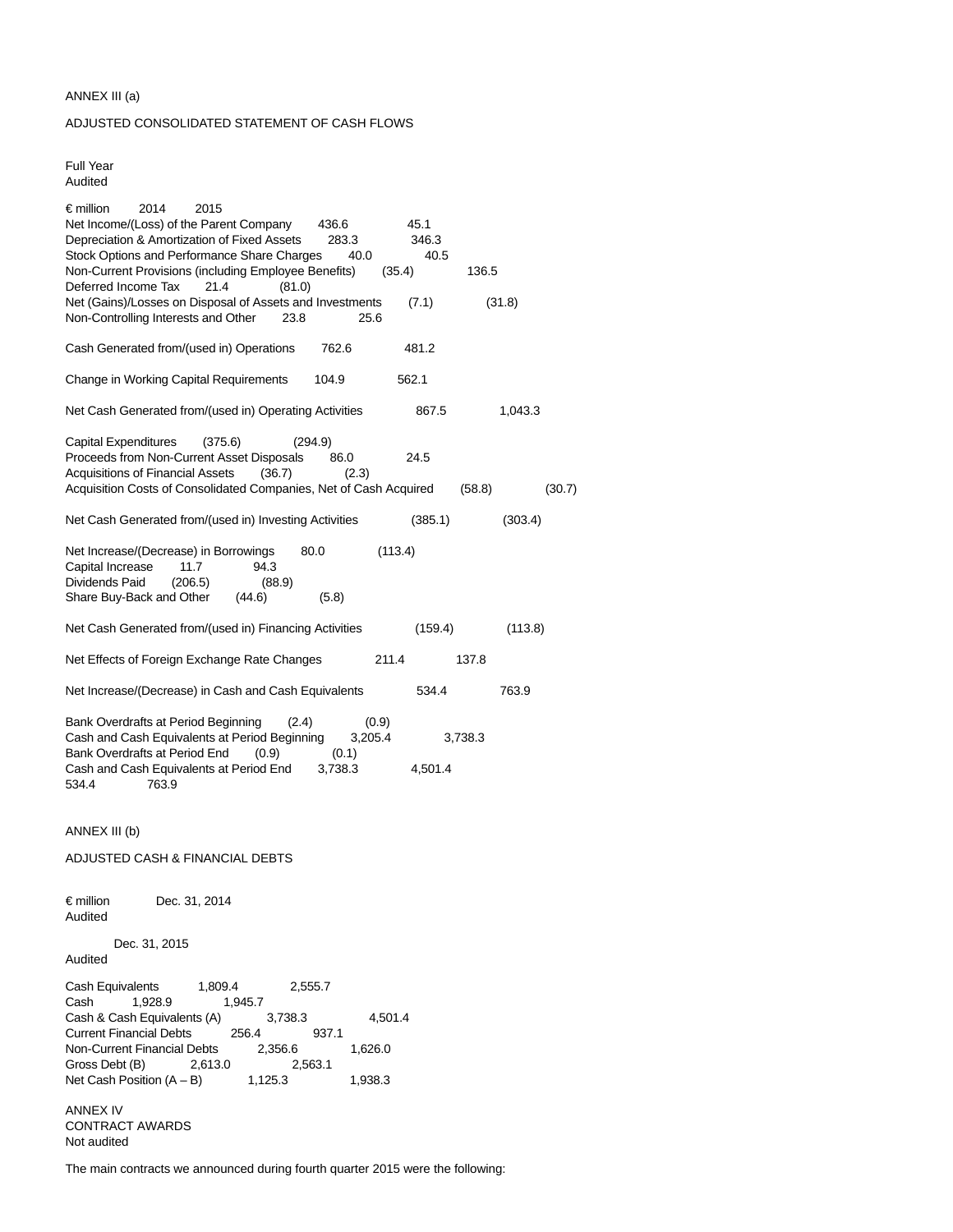# Subsea Segment:

Supply contract for the Block 15/06 East Hub Development at a water depth of 450-600 meters, covering 15 kilometers of dynamic and static steel tube umbilicals: ENI S.p.A., 350 kilometers north of Luanda, Angola,

Contract for the development of subsea infrastructure for the Stones project, including two subsea production tie-backs to the Floating Production, Storage and Offloading (FPSO) vessel: Shell Offshore Inc., Walker Ridge area, US Gulf of Mexico,

Important contract covering the engineering, procurement, fabrication, installation and commissioning of three flexible pipes totaling 9.9 kilometers. The flexible pipes consist of two production risers and flowlines and one gas export riser and flowline, connecting shallow water platforms to a new FPSO in the Layang Field: JX Nippon Oil and Gas Exploration Ltd, offshore Sarawak, Malaysia,

Substantial contract covering the supply of high-end flexible pipes for the Libra Extended Well Test field including: 8" oil production, 6" service and 6" gas injection flexible pipes. This project is one of the first steps of the Libra giant field development. The highly technological flexible pipes will be produced at Technip's manufacturing sites in Vitoria and Açu, Brazil: Libra Oil & Gas BV, a consortium led by Petrobras Netherlands BV (PNBV, 40%) and partners: Shell (20%), Total (20%), CNOOC (10%) and CNPC (10%), located in the Santos Basin pre-salt area, Brazil,

Lump sum contract for the development of the Odd Job field, covering the fabrication and installation of approximately 23 kilometers of pipe-in-pipe flowline and approximately 2 kilometers of Steel Catenary Riser (SCR), and associated system, to be fabricated at our spoolbase in Mobile, Alabama and installed by the Deep Blue vessel: Deep Gulf Energy II LLC., Mississippi Canyon offshore New Orleans, US Gulf of Mexico. Onshore/Offshore Segment:

Contract to supply three hydrogen reformers as part of the hydrogen production facility at PETRONAS' Refinery and Petrochemical Integrated Development (RAPID) project: PETRONAS, state of Johor, Malaysia,

Contract to supply proprietary ethylene technology and Process Design Package (PDP) for a 1,000 KTA grassroots ethane cracker for which a final investment decision by client expected in 2016 or 2017: PTTGC America LLC (PTTGCA), a subsidiary of PTT Global Chemical Thailand's largest integrated petrochemical and refining company, located in Belmont County, Ohio, USA,

A significant contract to provide proprietary technology and EPC for a 40 thousand normal cubic meters per hour grassroots hydrogen plant at the CHS Refinery. The plant is part of the company's ongoing upgrades to boost efficiency, increase diesel production and process additional crudes at its refinery: CHS Inc, Laurel, Montana, USA,

A lump sum contract to supply its proprietary technology, detailed engineering and procurement services for a reformer for a hydrogen plant. The reformer, which is the heart of a hydrogen plant, will produce 160,000 Nm3/h of hydrogen product and high quality export steam to be used by the refinery: STAR Oil Company, located near the STAR Aegean Refinery Izmir, Aliaga, Turkey,

A significant lump sum contract for the engineering, supply and construction of four cracking furnaces for an ethylene plant, including the associated pipe-rack. These new furnaces will replace damaged units at the site and will be based on proprietary technology: Unipetrol, Zaluzi, Czech Republic. Since December 31, 2015, Technip has also announced the award of the following contracts, which were included in the backlog as of December 31, 2015:

# Subsea Segment:

Lump sum contract for the development of the South Santa Cruz and Barataria fields. The contract covers fabrication and installation of approximately 23 kilometers of pipe-in-pipe flowline and associated system, to be fabricated at our spoolbase in Mobile, Alabama and installed by the Deep Blue vessel: Deep Gulf Energy II LLC., Mississippi Canyon offshore New Orleans, US Gulf of Mexico. Onshore/Offshore Segment:

A contract to provide proprietary technology and engineering and procurement services for a grassroots hydrogen plant. The 3.5 million standard cubic meters per day plant will produce hydrogen and carbon monoxide (CO): Air products, Baytown, Texas, USA,

A contract to provide engineering and procurement services for a 480 metric ton per day Dorr Oliver FluoSolids® roaster system for the Glogow I Copper Smelter Optimization Project, also covering proprietary technology and equipment, erection supervision, commissioning, startup and training assistance: KGHM, Glogow, Poland.

Since December 31, 2015, Technip has also announced the award of the following contracts, which were not included in the backlog as of December 31, 2015:

# Subsea Segment:

Two lump sum contracts for infield pipeline construction for the Johan Sverdrup Development and the Oseberg Vestflanken 2 projects, covering the fabrication and installation of 29 kilometers of plastic lined 16" water injection flowlines for Johan Sverdrup, and 7.5 kilometers of 14" production pipeline and 9 kilometers of 10" gas injection pipeline for Oseberg Vestflanken 2: Statoil, North Sea. Onshore/Offshore Segment:

Contract to supply proprietary ethylene technology, Process Design Package (PDP), technical services and proprietary equipment for a 650 KTA grassroots gas cracker. The plant will use low cost ethane and propane from North America and will be part of SP Olefins 1100 KTA Light Hydrocarbon Utilization Project: SP Olefins (Taixing) Co. Ltd, a subsidiary of SP Chemicals, Taixing, Jiangsu Province, China. ANNEX V

# UNDERLYING NET INCOME RECONCILIATION

| $\epsilon$ million<br>2015<br>Not audited | <b>Fourth Quarter</b>                                        | Full Year      |      |
|-------------------------------------------|--------------------------------------------------------------|----------------|------|
| 2015<br>Audited                           |                                                              |                |      |
|                                           | Net Income of the Parent Company<br>One-off charges in OIFRA | 102.0<br>184.4 | 45.1 |

Charges from Non-Current Activities 50.5 450.9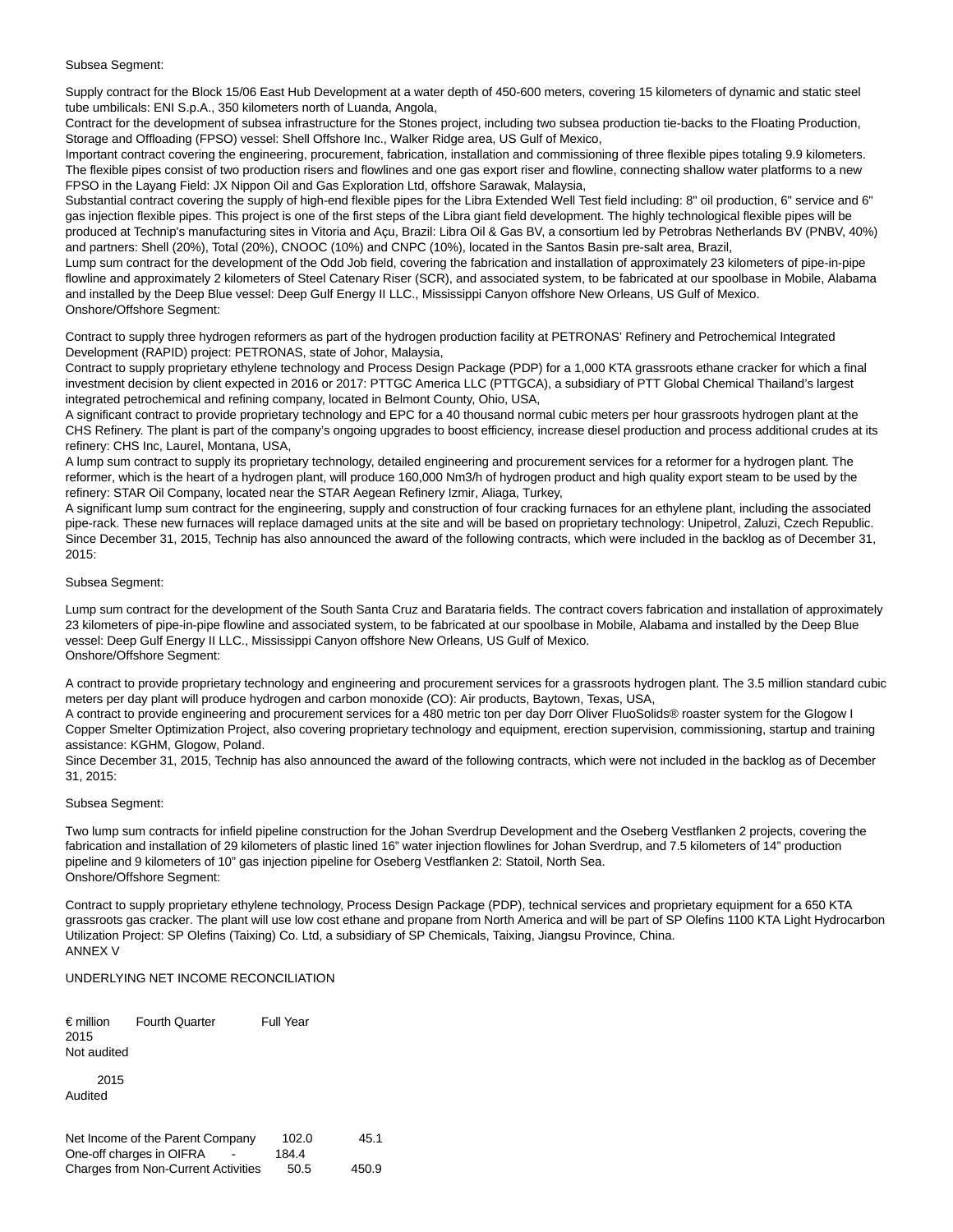Other 1.5 18.9 Taxes & Financial Result (42.5) (112.5) Underlying Net Income 111.5 586.8

\*\*\*\*

The annex VI presents the full year IFRS consolidated financial statements and a reconciliation to the adjusted basis. \*\*\*\*

ANNEX VI (a)

CONSOLIDATED STATEMENT OF INCOME

Audited

€ million Full Year (Except Diluted Earnings per Share, and Diluted Number of Shares) 2014 IFRS

2015

IFRS

 Change Adjustments 2015 Adjusted

Revenue 10,073.9 10,337.9 2.6% 1,870.8 12,208.7 Gross Margin 1,467.6 1,445.7 nm 36.0 1,481.7 Research & Development Expenses (82.6) (86.1) 4.2% - (86.1) SG&A and Other (625.1) (613.6) (1.8)% 0.2 (613.4) Share of Income/(Loss) of Equity Affiliates 40.3 54.6 35.5% (34.4) 20.2 OIFRA after Income/(Loss) of Equity Affiliates 800.2 800.6 - 1.8 802.4 Non-Current Operating Result (73.6) (469.8) nm - (469.8) Operating Income 726.6 330.8 nm 1.8 332.6 Financial Result (127.3) (157.6) 23.8% 0.2 (157.4) Income/(Loss) before Tax 599.3 173.2 nm 2.0 175.2 Income Tax Expense (156.9) (117.0) nm (2.0) (119.0) Non-Controlling Interests (5.8) (11.1) 91.4% - (11.1) Net Income/(Loss) of the Parent Company 436.6 45.1 nm - 45.1

Diluted Number of Shares 125,270,614 114,886,813 nm Diluted Earnings per Share (€) 3.65 0.39 nm

ANNEX VI (b)

CONSOLIDATED STATEMENT OF FINANCIAL POSITION

Audited

Dec. 31 2014

Dec. 31 2015 Adjustments

Dec. 31 2015 € million IFRS IFRS Adjusted Fixed Assets 6,452.5 6,539.0 (31.1) 6,507.9 Deferred Tax Assets 366.0 430.4 51.4 481.8 Non-Current Assets 6,818.5 6,969.4 20.3 6,989.7 Construction Contracts – Amounts in Assets 755.1 637.6 14.4 652.0 Inventories, Trade Receivables and Other 3,157.4 3,116.5 250.0 3,366.5 Cash & Cash Equivalents 2,685.6 2,919.1 1,582.3 4,501.4 Current Assets 6,598.1 6,673.2 1,846.7 8,519.9 Assets Classified as Held for Sale 3.2 26.4 - 26.4 Total Assets 13,419.8 13,669.0 1,867.0 15,536.0

Shareholders' Equity (Parent Company) 4,363.4 4,536.4 4,536.4 Non-Controlling Interests 11.8 8.5 - 8.5<br>
Shareholders' Equity 4,375.2 4,544.9 - 4,544.9 Shareholders' Equity 4,375.2 4,544.9 Non-Current Financial Debts 2,356.6 1,626.0 - 1,626.0 Non-Current Provisions 231.6 242.0 1.0 243.0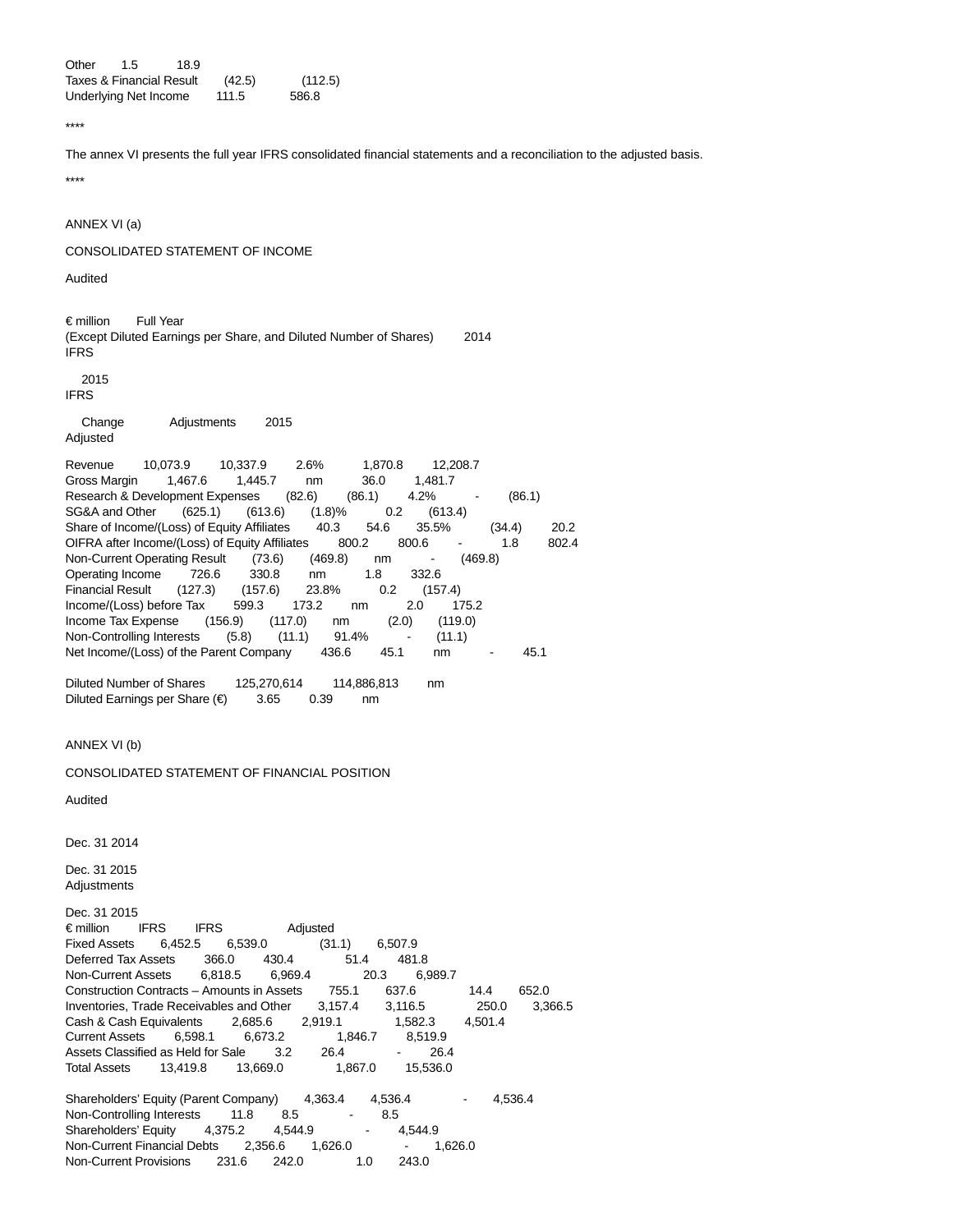Deferred Tax Liabilities and Other Non-Current Liabilities 236.8 207.6 7.4 215.0 Non-Current Liabilities 2,825.0 2,075.6 8.4 2,084.0 Current Financial Debts 256.4 937.1 - 937.1 Current Provisions 326.3 433.7 Construction Contracts – Amounts in Liabilities 1,256.1 908.4 1,399.8 2,308.2 Trade Payables & Other 4,380.8 4,769.3 456.8 5,226.1<br>Current Liabilities 6,219.6 7,048.5 1,858.6 8,907.1 **Current Liabilities** Total Shareholders' Equity & Liabilities 13,419.8 13,669.0 1,867.0 15,536.0

Statement of Changes in Shareholders' Equity (Parent Company) IFRS, Audited (€ million): Shareholders' Equity as of December 31, 2014 4,363.4 Net Income 45.1 Other Comprehensive Income 74.3<br>Capital Increase 231.2 Capital Increase Treasury Shares 6.1<br>Dividends Paid (225.8) Dividends Paid Other 42.1 Shareholders' Equity as of December 31, 2015 4,536.4

# ANNEX VI (c)

CONSOLIDATED STATEMENT OF CASH FLOWS

Audited

| Full Year                                                         |               |                  |             |               |         |         |         |         |
|-------------------------------------------------------------------|---------------|------------------|-------------|---------------|---------|---------|---------|---------|
| $\epsilon$ million<br>2014 IFRS                                   | 2015 IFRS     |                  | Adjustments | 2015 Adjusted |         |         |         |         |
| Net Income/(Loss) of the Parent Company                           |               | 436.6            | 45.1        |               |         | 45.1    |         |         |
| Depreciation & Amortization of Fixed Assets                       |               | 283.3            | 346.0       |               | 0.3     | 346.3   |         |         |
| Stock Options and Performance Share Charges                       |               | 40.0             | 40.5        |               | ÷,      | 40.5    |         |         |
| Non-Current Provisions (including Employee Benefits)              |               |                  | (35.4)      | 136.4         |         | 0.1     | 136.5   |         |
| Deferred Income Tax                                               | 1.8<br>(63.8) |                  | (17.2)      | (81.0)        |         |         |         |         |
| Net (Gains)/Losses on Disposal of Assets and Investments          |               |                  | (7.1)       |               | (31.8)  |         | (31.8)  |         |
| Non-Controlling Interests and Other                               | 3.1           | 5.6              |             | 20.0          | 25.6    |         |         |         |
| Cash Generated from/(used in) Operations                          |               | 722.3            | 478.0       |               | 3.2     | 481.2   |         |         |
| Change in Working Capital Requirements                            |               | (597.3)          | 153.0       |               | 409.1   | 562.1   |         |         |
| Net Cash Generated from/(used in) Operating Activities            |               |                  | 125.0       |               | 631.0   |         | 412.3   | 1,043.3 |
| <b>Capital Expenditures</b>                                       | (375.0)       | (293.3)          | (1.6)       |               | (294.9) |         |         |         |
| Proceeds from Non-Current Asset Disposals                         |               | 85.9             | 24.5        |               |         | 24.5    |         |         |
| <b>Acquisitions of Financial Assets</b>                           | (36.7)        | (2.3)            |             |               | (2.3)   |         |         |         |
| Acquisition Costs of Consolidated Companies, Net of Cash acquired |               |                  |             | (58.8)        |         | (30.7)  |         | (30.7)  |
| Net Cash Generated from/(used in) Investing Activities            |               |                  | (384.6)     |               | (301.8) |         | (1.6)   | (303.4) |
| Net Increase/(Decrease) in Borrowings                             |               | 80.0             | (113.4)     |               |         | (113.4) |         |         |
| Capital Increase<br>11.7                                          | 94.3          |                  | 94.3        |               |         |         |         |         |
| Dividends Paid<br>(206.5)                                         | (88.9)        |                  | (88.9)      |               |         |         |         |         |
| Share Buy-Back & other                                            | (44.6)        | (5.8)            |             | (5.8)         |         |         |         |         |
| Net Cash Generated from/(used in) Financing Activities            |               |                  | (159.4)     |               | (113.8) |         |         | (113.8) |
| Net Effects of Foreign Exchange Rate Changes                      |               |                  | 117.0       | 18.9          |         | 118.9   | 137.8   |         |
| Net Increase/(Decrease) in Cash and Cash Equivalents              |               |                  | (302.0)     |               | 234.3   |         | 529.6   | 763.9   |
| Bank Overdrafts at Period Beginning                               | (2.4)         |                  | (0.9)       |               | (0.9)   |         |         |         |
| Cash and Cash Equivalents at Period Beginning                     |               | 2,989.1          |             | 2,685.6       |         | 1,052.7 |         | 3,738.3 |
| Bank Overdrafts at Period End                                     | (0.9)         | (0.1)            |             |               | (0.1)   |         |         |         |
| Cash and Cash Equivalents at Period End<br>234.3<br>(302.0)       | 529.6         | 2,685.6<br>763.9 | 2,919.1     |               | 1,582.3 |         | 4,501.4 |         |